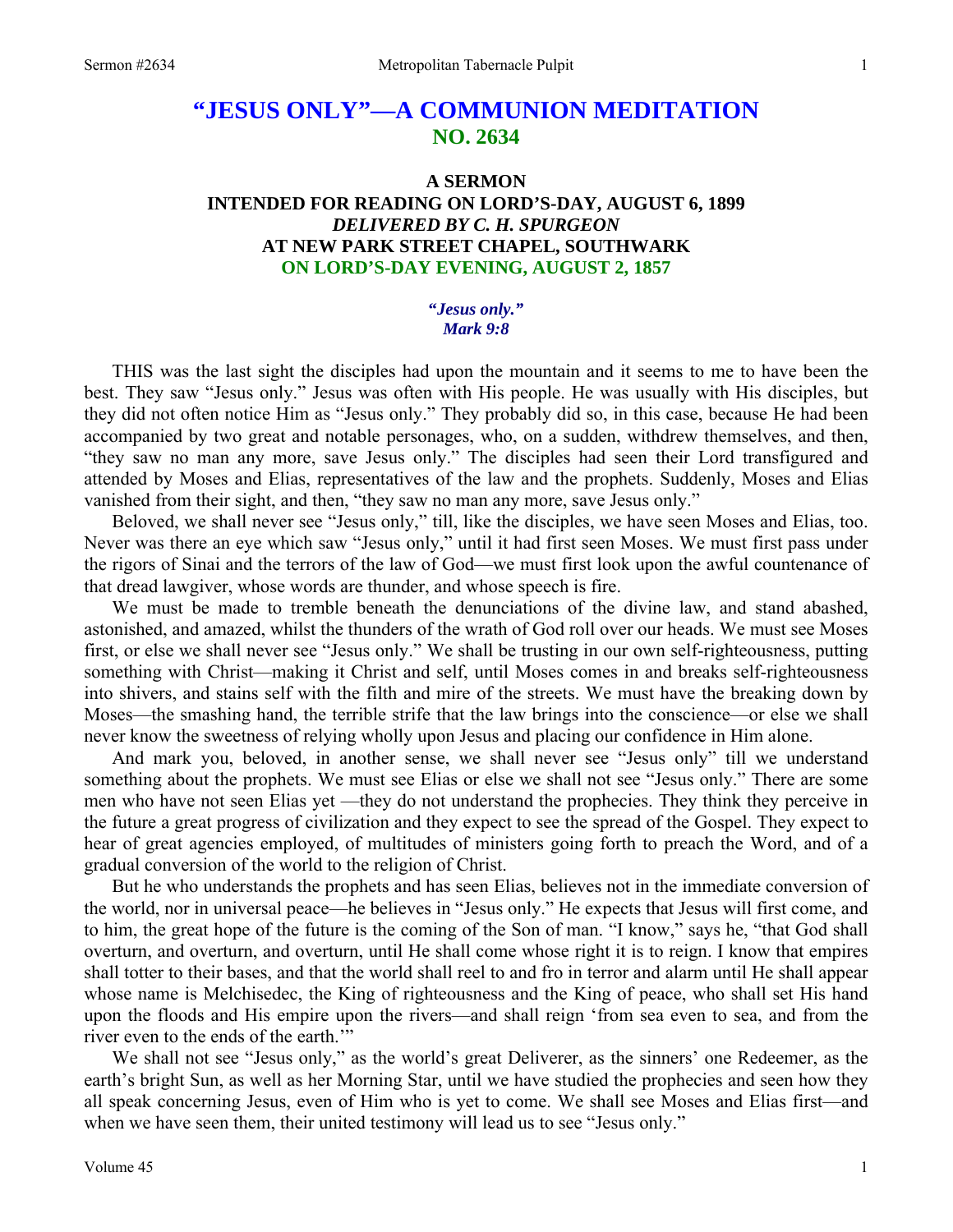And now, beloved child of God, we are about to approach the Lord's table. I shall only utter a few thoughts which may help you in your meditations there. When we come to the communion table, we are to think of "Jesus only." We have no business with anything tonight, except "Jesus only." We are to forget that we have a wife and children, that we have a house or a barn, that we have fields or a shop, we are not to recollect anything about these things, but to say, as far as we can,—

> *"Far from my thoughts, vain world, be gone! Leave my religious hours alone; Gladly would my eyes my Savior see: I wait a visit, Lord, from Thee.*

*"My heart grows warm with holy fire, And kindles with a pure desire; Come, my dear Jesus, from above, And feed my soul with heavenly love."* 

 By God's grace, tonight, you have nothing to do with any other set of people under heaven. Remember that you are coming to the Lord's table simply as God's saints. There are many religious controversies which shake the world, but you have nothing to do with them tonight.

 When you come to the Lord's table, you have nothing to do with the question whether baptism is by immersion or by sprinkling, and nothing to do with the question whether church government should be Episcopal or Presbyterian. You have nothing to do with what anybody else in the whole world believes. Men may be Arminians, and you may combat their errors in other places, but not here.

 You have nothing to think of, tonight, except these two things—you, a sinner, loved by a gracious Savior. Try, if you can, to fix your thoughts on these facts—"I was lost, perishing, and ruined through my own sins, but glory be to God, the all-sufficient atonement of the Lord Jesus Christ has set me free and made me an heir of heaven."

 Oh! make "Jesus only" the subject of your thought and your trust. And at this table, cast aside everything else and come, just as you are, to Him—and then it will be a precious Lord's supper to you, indeed.

 I am going to speak to you about "Jesus only" and to show you that it must be "*Jesus only" for your justification.* It must be "*Jesus only" for your sanctification.* It must be "*Jesus only" for your object in life* and it must be "*Jesus only" for your hope of heaven*.

**I.** First, it must be "JESUS ONLY" FOR YOUR JUSTIFICATION.

 We were born fools and we shall continue fools till we get to heaven—and one of the foolish things that will always be sprouting out of us is our wanting to put something else with Christ in the matter of our justification. You tell me you never do that, but I am sure you do. You may be the most enlightened and intelligent saint, but unconsciously to yourself, you will be very often joining something to Christ and setting up an antichrist in your soul.

 How often does even the most orthodox preacher give utterance to sentiments which seem to militate against the great truth that Christ Jesus is our only justifying righteousness. It is a hard thing to stick fast by this great fundamental truth—"Jesus only" as the rock and foundation of our salvation.

 Remember, Christian, that the meritorious cause of your salvation is not in the least degree dependent upon yourself—it is dependent on "Jesus only." Your responsibility is now merged in the divine responsibility of Christ on your behalf. The Lord Jesus has covenanted for you that—

> *"He will present your soul, Unblemished and complete Before the glory of His face, With joys divinely great."*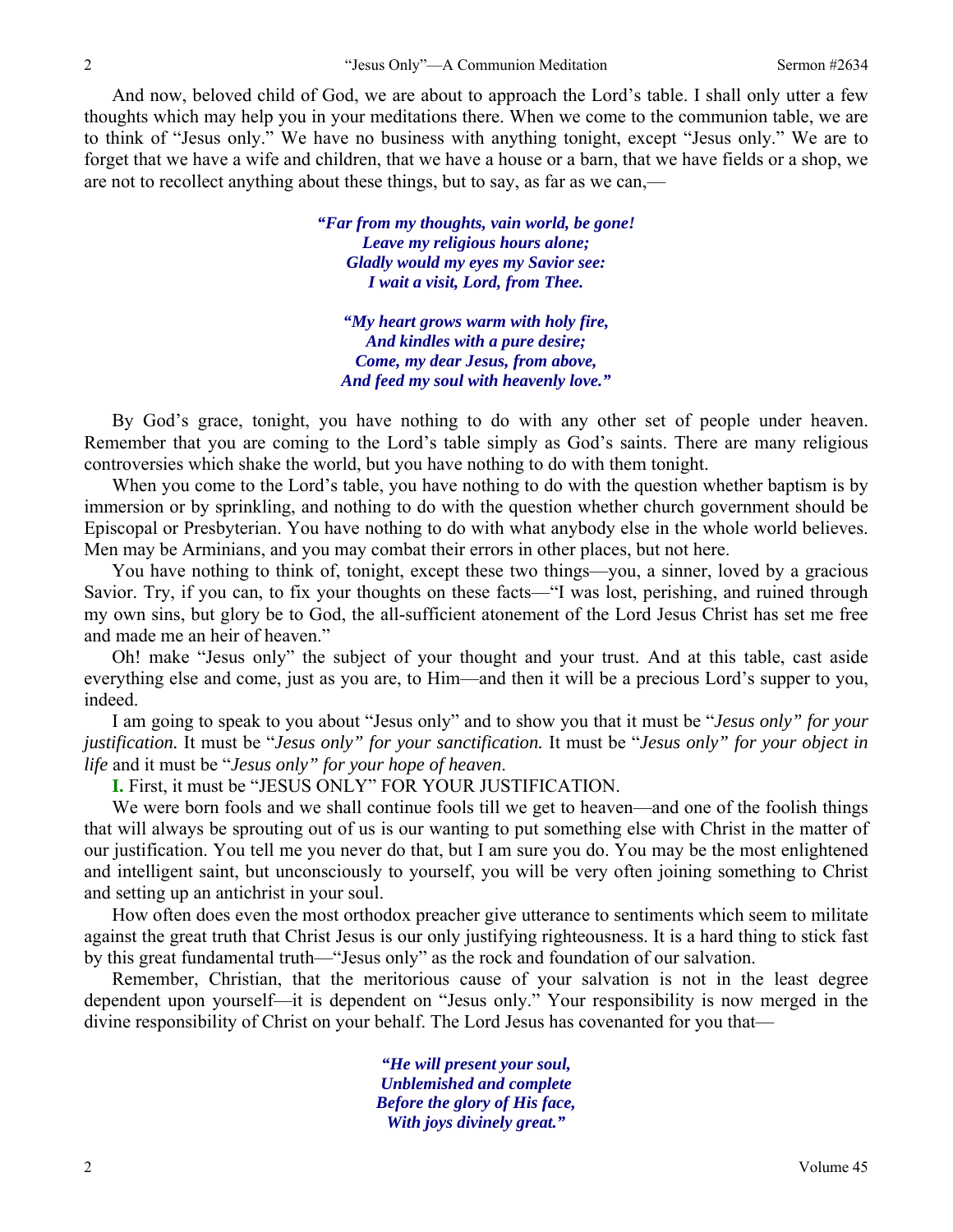O beloved! always hang your confidence where it ought to hang—on "Jesus only." And when you find yourself full of sin and wickedness, grieve over it, but do not think that the ground of your hope is one whit the less firm for all that. When sin prevails and guilt rises, remember that as your righteousness cannot make Christ's righteousness any better, so your sin cannot make it any worse—and, clothed in His righteousness, though black with sin, you may, with deep repentance, yet with holy faith, cry,—

> *"When from the dust of death I rise, To take my mansion in the skies, E'en then shall this be all my plea, 'Jesus hath lived and died for me.'*

*"Bold shall I stand in that great day, For who aught to my charge shall lay, While through Christ's blood absolved I am, From sin's tremendous curse and shame?"* 

And then, will you please recollect that *all your good works do not make you any safer?* If you were to die the moment you believed and never did a good work at all, you would be as sure of heaven as you would be if you lived to love and serve your Maker with all your soul and all your might. Remember that the saint who lives from day to day, devoting all to Christ, spending and being spent in His Master's service, has more happiness than the saint who is not so full of love, but he is not a whit more secure.

 Be active and you will be happy—but do not be active in order to be safe. The heir of heaven is no more secure when he is abundant in good works and diligent in the service of God, so far as his ultimate salvation is concerned, than when he is suffered to backslide, and to become faint and weak in the cause of God, for our security lies not in anything that we do, or do not do—it lies only in the covenant of free and sovereign grace. And the only basis of our salvation is Christ who died for us, "yea, rather, that is risen again, who is even at the right hand of God, who also maketh intercession for us."

 I want you also to recollect that *all your sufferings do not make you any safer*. They make you better, by God's grace, but they do not make you any more sure of heaven. They are not meritorious afflictions. Persons often misjudge concerning their troubles—they think that they are punishments for sin. Let the child of God remember that God never punishes His children for sin. He chastises them for it, but never with the penal punishment of a lawgiver.

 God's people were punished, once for all, in the person of their Scapegoat and Surety, Jesus Christ—and God will never punish twice for the same offense. The chastisements of God's providence are the fatherly acts of His love—they are not the wrathful acts of His justice. As the righteous Judge, God cannot punish either you or me, if we are believers in Jesus.

 As holding the scepter of righteousness, He cannot unsheathe the sword against a believer. He has punished our sins upon the Lord Jesus—the whole of the vials of His wrath were emptied on Christ's head—and they cannot now come on yours or mine. But as a Father, God uses the rod. As a loving and tender Father, He uses chastisements and as a kind Physician, He gives us bitter medicines to take.

 But for your own sake, and for Christ's sake, dear brethren and sisters, do not get to mingling your own sufferings with the Savior's. Remember, if you suffered ever so much, all your sufferings would not be any atonement for your sins, nor even a punishment for them. Except you are one of those who are not redeemed and therefore bear the penalty of your own sin and perish everlastingly. But as a child of God, as a redeemed and elect vessel of mercy, your sufferings are not penal. And suffer or not suffer, the atonement of Christ is enough for you, and you must say, "Jesus only is the ground of my justification. I will rest there and nowhere else."

 And now I will ask you, beloved, do you not frequently find, when you have been in a very good frame, when you have been praying well at the prayer meeting, and helping the poor, when the minister has patted you on the back, and said what a good fellow you were, and the deacons have looked lovingly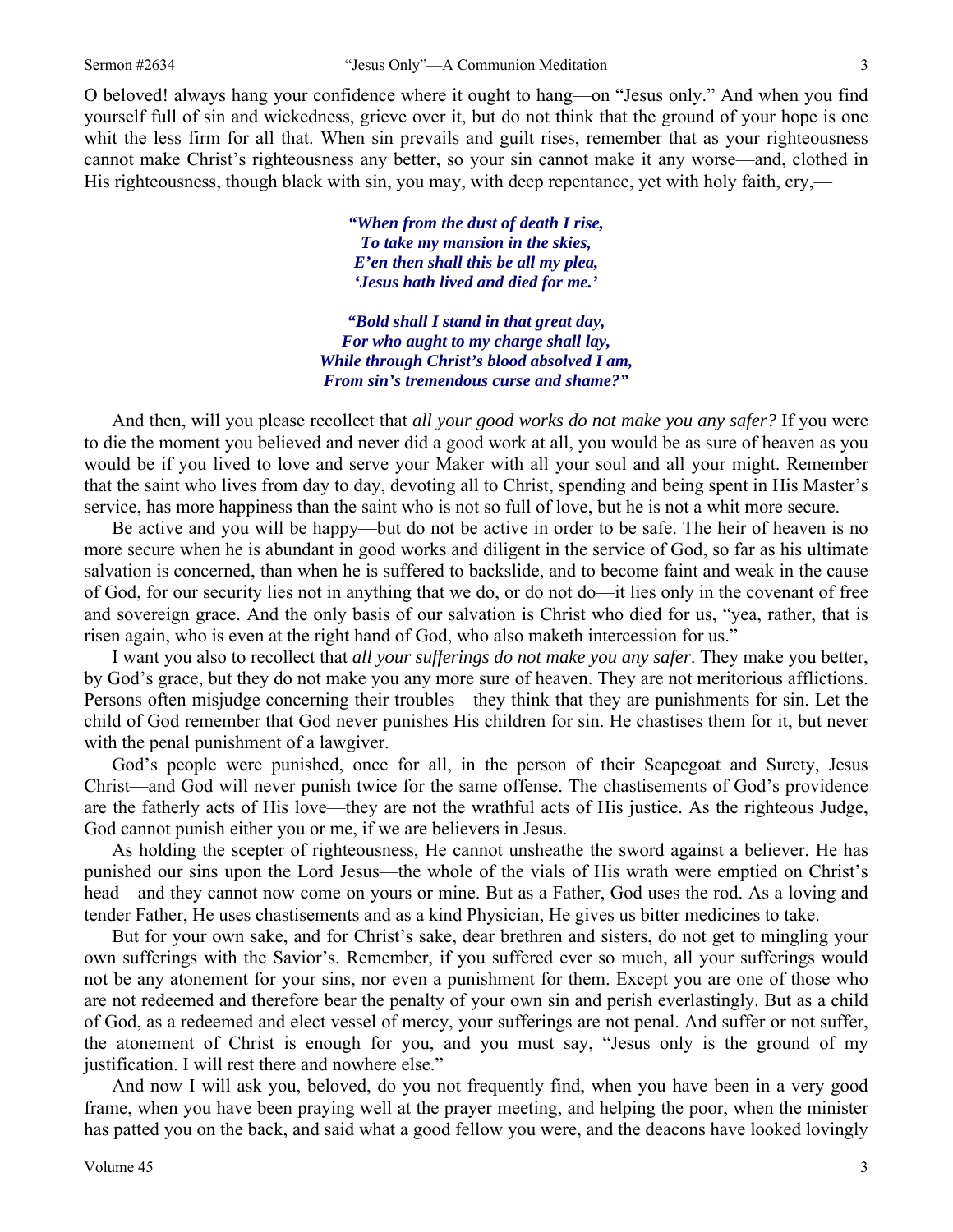at you, and said you were a very useful man, and when you have got on well at Sunday school, and have had a letter from Mary James, telling you that she was converted through your teaching—do you not find that you have gone home and you do not know how it was, but in a day or two, you got so dull and low, you could not tell what was the matter with you? Have you ever thought what was the cause of it? You have lost all your hope and confidence, and you have been obliged to come, as a guilty sinner, to the footstool of Christ's mercy, and take His love and blood to be your only trust? Do you know why it was you were so low in spirit?

 It was for this reason. Unconsciously to yourself, you had been leaning a little on your own good works. You had said to yourself, "Well, now, I really begin to think I am sure of heaven. See, are not these things the fruits of the Spirit? Oh! may I not rejoice with confidence? Am I not secure? Surely, now I am safe! How I prayed the other day! What a blessed season I had in private prayer the other evening! Now I know I can trust Christ."

 Stop, my friend. You ought to say, "I know I can now trust in myself now," for that is the English of it. And then you get into a heavy, dull frame of mind for a long time afterwards, only to make you spell out those two words, "Jesus only," and He will make you spell them out, until you are bound to say, by a constraint upon your heart and conscience, that it must be there, and there alone, that you can put your confidence and trust.

That is the first point—"Jesus only" for our justification.

**II.** Next, it must be "JESUS ONLY" TO SANCTITY US.

 Some professors will not say so. "We are justified by God," they say, "but we have to sanctify ourselves." They believe in what they call progressive sanctification. Is that Scriptural or not? Well, I have always thought that sanctification is continual, but I am not sure that it is progressive. Many divines have written it down as a settled truth, that God's people are sanctified progressively and that, the longer they are here, the more and more sanctified they get.

 Did any of them ever stop and ask an old believer whether he found it so? I have asked many and I have heard a venerable saint, whose hairs are silvered o'er with grey, say, "I think my heart is as bad now as ever it was. And I am sure if it is not actually so, I think it is, and it plagues me more than it ever did."

 It has been the custom to pray God to protect young men in the slippery paths of youth. Why, the paths of old age are quite as slippery. They are all slippery paths—all the way to heaven! The old nature still remains in us, unchanged and unchangeable, and there will have to be a fight between the new nature and the old nature, between the house of David and the house of Saul, until at last the house of David shall overcome and we shall get clean free from sin.

 Beloved, do not be looking, with regard to your sanctification, for any great progress. Expect it to be continual every day, but do not expect that your old nature will get holier every day—and in your sanctification take this for your motto, "Jesus only."

 If you cannot see Christ in your prayers, and in your good works, away with them! Your good works are sins, unless Christ Jesus lies in them. Unless through Him, and for Him, and by Him, you perform your works, your best works are bad works. Remember, it is not the outward fashion of the work, it is the inward spirit of it that makes it good. Therefore it is not the mere outward appearance of sanctification, it is the inward spirit of it that makes it true sanctification.

 Pant thou, then, if you pant after sanctification, not after the virtues of a Paul, or after the glories of an evangelist, or the magnificent excellences of some of God's saints—but pant thou, first and last, after the character of Jesus, in all its sublimity and perfection. And pant thou after the Spirit of Jesus to sanctify you. For "Jesus only" is enough in sanctification, as the pattern to which you are to attain, and as the One who, by His Spirit, shall make you conformable unto Himself.

 Keep your eyes on your Savior, as much in your good works as in your bad ones. After your prayers, look to the cross, as well as after your sins. After the Lord's supper, look to the cross, as well as after a fall. Look to the Savior as much in almsgiving, as much in Bible reading, as much in preaching, as much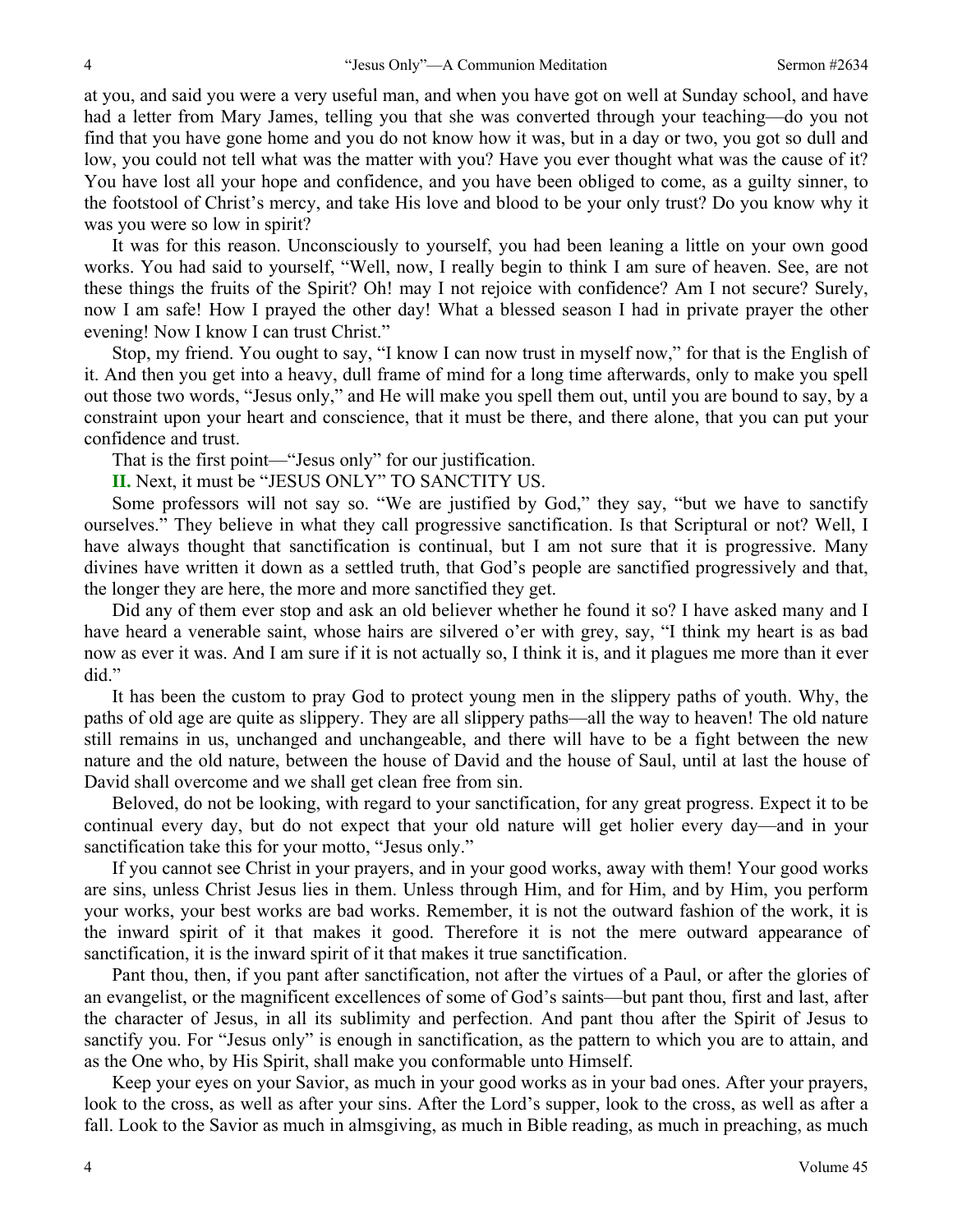as ever you do in looking to Him for justification, for unless you do, your sins will unman you yet, and bring you down again with some sad fall, to make you learn the truth of this motto, "Jesus only."

**III.** Now, dear friends, thirdly, I will speak of "JESUS ONLY" AS THE OBJECT OF OUR LIVES.

 It was my privilege, this morning, to address a congregation, most of you being present, from the text, [Sermon #144, Waiting Only Upon God] *"*My soul, wait thou only upon God." Now, if you please, just extract the marrow out of the morning's discourse and put that into the third head. Let "Jesus only" be the object of your life.

 Oh! I pray the Holy Spirit so to enter into our hearts, and minds, and consciences, and judgments, and affections, that every idolatrous love—all affection towards everything but Christ—may be cast out of all the Lord's family, and that they may be brought to set Jesus upon the throne of their hearts, and to utterly crush every rival.

 O brethren, after all, we do not love Jesus Christ much! Oh! if we saw the ocean of Christ's love running towards us, and the streamlet of our love running towards Him, what a shocking contrast it would be on our part! There is His love—I cannot see across it. It is a sea without a shore. The wings of imagination flag with fatigue before they can cross that shoreless sea. There is His love—I cannot fathom it. The plumb line fails.

 But oh! here is our love—it is a little stream that is almost dry. The heat of worldly joys will sometimes absorb it till the stones stand in the bed of its little brook, unwashed and dry. Oh! it is so small that, sometimes, it takes an hour to scoop up so much as a cupful of it to give to the Lord's poor family. It will take us, perhaps, a week to get even a consciousness that we love Christ—and we will be singing for hours together,—

> *"'Tis a point I long to know, Oft it causes anxious thought; Do I love the Lord, or no? Am I His, or am I not?"*

That is because we have so little love—otherwise we should know whether we did love Him or not. If we loved Him more, there would be no doubt about it. But we love Him so little that we have reason to cry, "O Jesus, fill our hearts with Your love. Come and enter our souls and reign there forevermore!"

 I beseech you, dear friends, do not be content with the poor little paltry love you have already. Ask Him, who gave you that little which you have, to give you a thousand times more. Do not sing that hymn,—

> *"Had I ten thousand tongues, they all Should join the harmony."*

Do not wish for so many tongues. Do not say,—

*"Had I ten thousand hearts, dear Lord, I'd give them all to Thee."* 

 Try and give Him the one you have—that will be enough for you. Ask that your whole heart may be offered on the altar, that your whole tongue may be dedicated to God, and that your body, soul, and spirit may be a whole burnt-offering, holy, and acceptable unto God, presented to Him as your reasonable service.

 "Jesus only." Put that on your banner and go on fighting for "Jesus only." Strive not for sect or party. Strive not for self or family. Strive not for your own aggrandizement or wealth, but sanctify all you do, sacred or secular, with this motto, "I do it for Jesus only."

 **IV.** And then, beloved, to conclude—"JESUS ONLY" IS OUR ONE HOPE OF HEAVEN.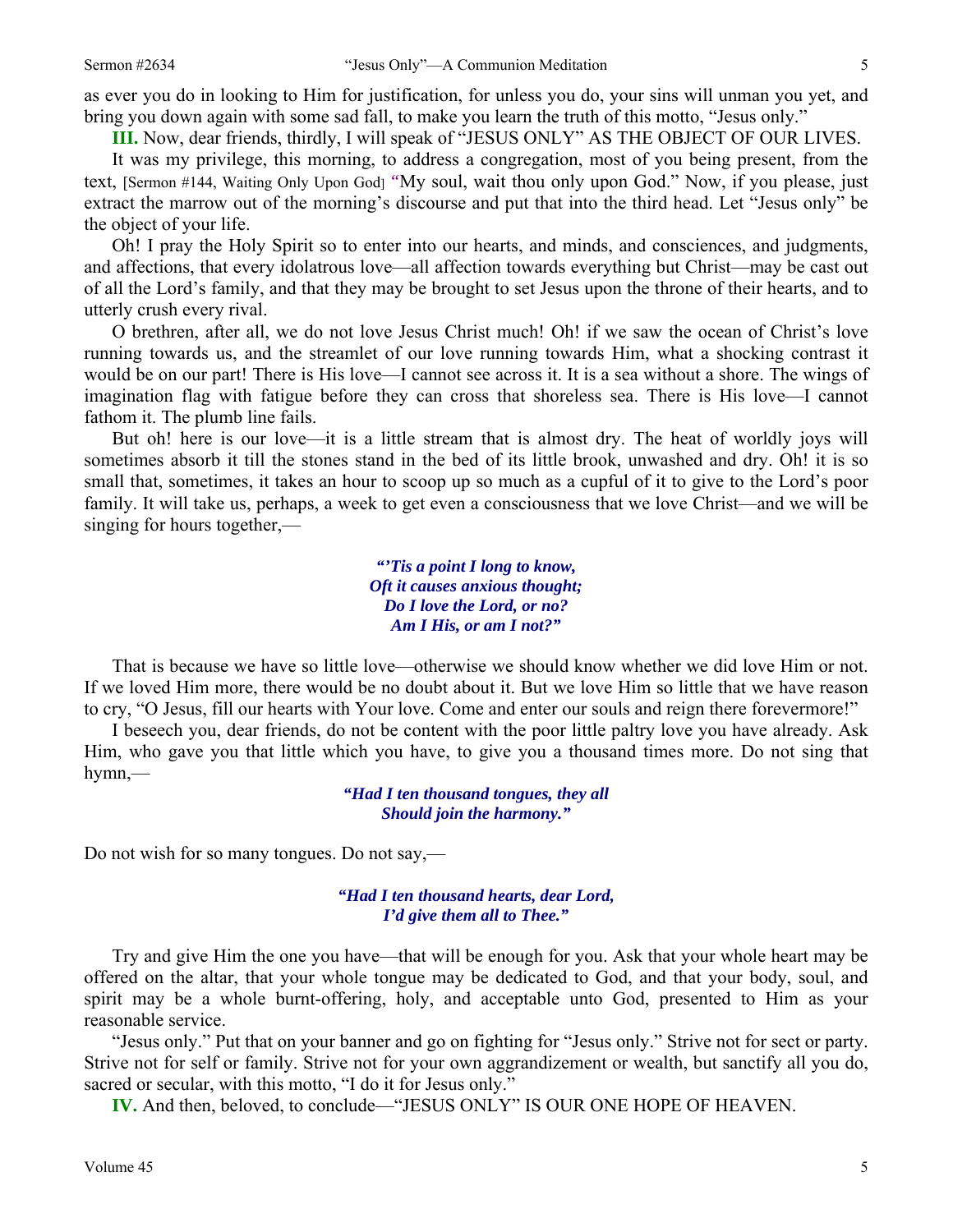What do I hope to have when I die? I may answer, in the words of my text, "Jesus only." "Whom have I in heaven but thee? And there is none upon earth that I desire beside thee." Be not beguiled with the poet's visionary heaven—he tells you of a heaven of the intellect, a heaven of imagination. Be not carried away, like children, by any such fictitious paradise.

 The heaven of your heart, and the only heaven that can content it, is "Jesus only." To lie in His embrace, to be pressed to His bosom, to feel the kisses of His lips, to drink the wine of His eternal love, to be forever steeped in the ocean of His grace, to know His heart, to behold His countenance, to admire His beauties, and to be swallowed up in His glory, is the highest ambition of the believer.

 There is nothing in heaven that is equal to Christ. There is no flower in all the gardens of paradise that blooms so sweetly as the Rose of Sharon. There is not a gem with which the crowns of the glorified are now adorned that glistens one half so gloriously as the eye of Christ. There is not a splendor in the realms of paradise, however God-like and divine, that is one half so majestic as that head of His, the locks whereof are bushy and black as a raven's.

Well may we sing—

*"When shall I see Thy smiling face, That face which often I have seen? Arise, Thou Sun of Righteousness, Scatter the clouds that intervene."* 

And—

*"Oh when, thou city of my God, Shall I thy courts ascend, Where congregations ne'er break up, And Sabbaths have no end?"* 

Oh! when shall I behold my Savior and wrapt in His embrace, be forever blest? So "Jesus only" is our one hope of heaven.

 Now, poor Christian, you have this precious treasure, have you not? I was wondering how a man would feel if he could say that he had nothing in the world but "Jesus only." You do not know and I do not know. You have a pretty fair income now—you are tolerably well off and you have good strong limbs. You can work and earn your own living. But now suppose a case.

 Suppose there is a man, somewhere on the face of the earth, who can say, "There, now, I have not a rag nor a crust. I have not in the whole world so much as would fetch a solitary half-farthing. I have no health, I am as sickly as I can be. I have no fame—foul slanders have blasted my character. I have no friends. I have buried the last of my family. I have no earthly hopes, no prospects. All that I have is 'Jesus only!'"

 Now, I can imagine, nay, I can express my firm belief, that a consciousness of the possession of Jesus would have such an overcoming effect upon the heart of this poor beggar that he would forget his poverty, and forget his nakedness, and forget his lack of kindred, and forget his hopelessness. This one thought would swallow up all his misery—"I have Christ, then, how can I be poor when I have Him?"

 But now, there is another case which you need not suppose. Perhaps such a man is here tonight. You have a fortune. Or you have money enough for your needs. You have a wife and children. You have houses, and lands, and name, and honor, and reputation. You seem to have everything. What is there that you have not?

 I go into your pantry—it is well-stored. I go into your parlor—it is well-furnished. I go into your treasury and see your coffers—there is abundance—your business yards and warehouses are filled with goods. The whole place is busy, from the highest room to the lowest, and a stream of wealth is pouring in upon you every day. You have everything that heart can wish—except Christ.

 Now, I cannot, by any flight of imagination, think of you as a happy man. I did not need to stretch my thoughts to think of that poor penniless beggar as being happy, after all. But I cannot imagine that if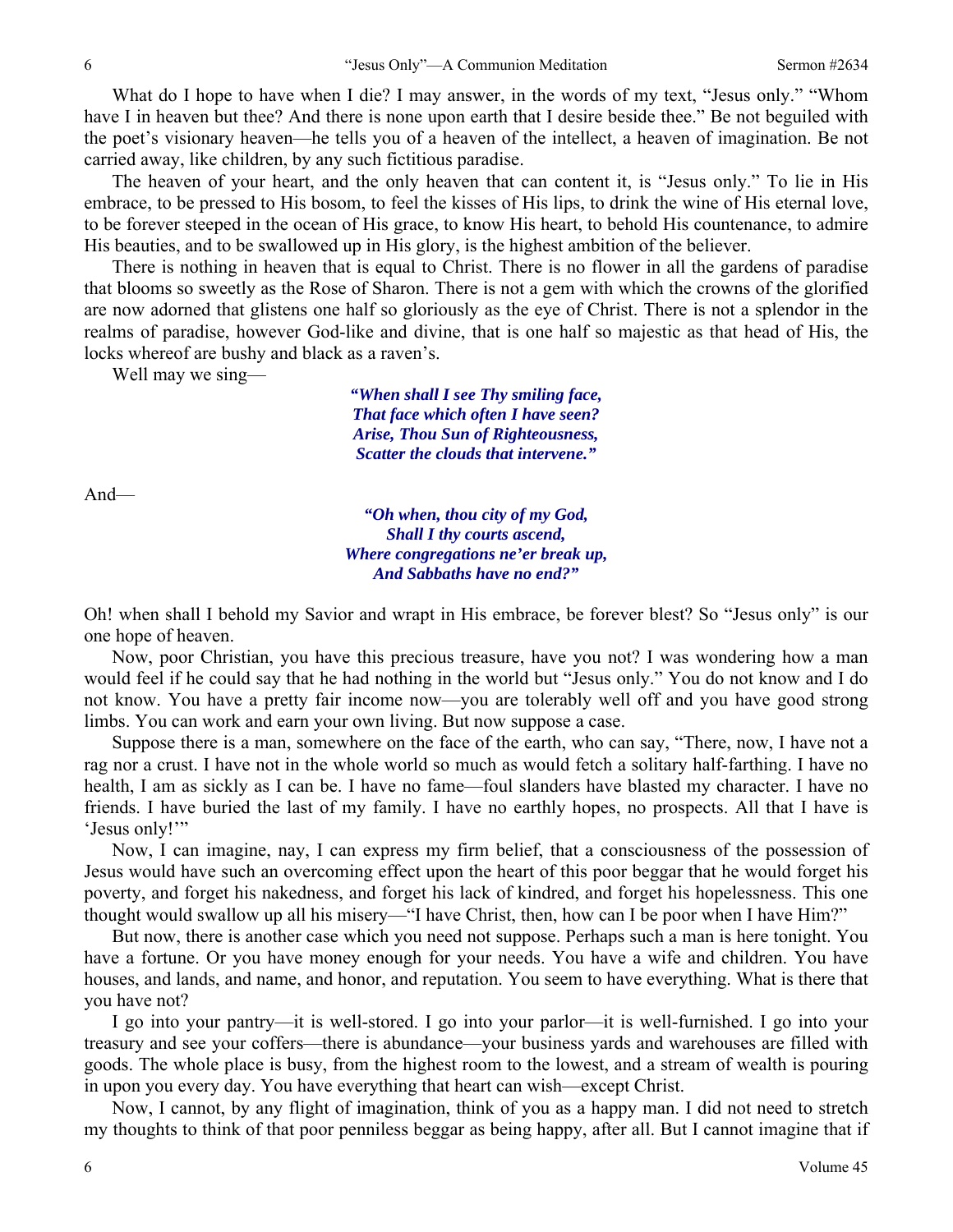you know what it is to be without Christ, you can be a happy man. Just think a moment what will happen to you if you continue living as you now are.

 You will die and your soul will be driven into hell. Within a little while, your riches will "take to themselves wings, and fly away." Your family may die, or if they do not, you will die—you cannot take your money with you. If you are buried in a gold coffin, it will not enrich you. All your lands will belong to another. Somebody else's eyes must see your fair acres. Somebody else's hands shall pluck the fruit from your trees. Think of this and then remember that, all this while, you will be in hell—in torments! I cannot think of you as a happy man.

 Go home and take your wine—and see damnation in its dregs. Go home and walk over your farm and see death in its clods, and damnation in its meadows. Go home to your house and climb its topmost story, and look abroad upon your estates and see the autumn coming on—and remember that "we all do fade as a leaf," and that, if not in Christ, our transgressions, like the wind, shall carry us away. Go home and let the thoughts of eternal fire mingle with all you have. You have all things but Christ. Go, then, and stir up in your most joyous pleasures the prospect of eternal wrath. And if you can be happy after that, you must not be men. You must be brute beasts.

 But if you can say, "Jesus," do not be afraid to say, "Jesus only." If you have a prospect of losing all, gladly give it up for Christ. If you are afraid you should not have enough, just be sure of this—that if you have Jesus, you have enough. And remember, if the worst should come to the worst, and you were locked up in prison, without a bed to lie on or a crust to eat—if you had Jesus with you, you might be as happy as an angel in your prison. But if you had all the wealth of India, you might be as wretched as a devil, if you had not Christ with you. Oh! treasure up the text and make it true of yourself, "Jesus only."

 And you, poor souls, who are panting to know the way to heaven, remember, there is only one ladder that can ever take you there. The rounds of it are made by sovereign grace. That ladder is called Jesus. The foot rests on the earth, in His humanity. The top leans in heaven, on His Godhead. Poor sinner, run up the staves!

 Do you think you are so heavy that you will break the rounds? Oh, no! There have been some stout old sinners up that ladder before now. Many a guilty one has run up it with enough weight of sin upon his back to have crushed the heavens into hell, if God had put their sin there. But the ladder has never been broken yet, and it never will be!

 Up with you, sinner! If your feet are ever so black, they will not soil the ladder. Run up, with all your sin, and care, and woe! Come to the Lord Jesus and He will not cast you away, for He has said, "Him that cometh to me, I will in no wise cast out."

## **EXPOSITION BY C. H. SPURGEON**

#### *HEBREWS 11*

This is a very familiar chapter, but it is none the less precious. It is the roll of the heroes of faith. Here you have a list of the men who believed in God and who therefore did great things.

**Verses 1-2.** *Now faith is the substance of things hoped for, the evidence of things not seen. For by it the elders obtained a good report.* 

"The elders"—that is, those who lived in the ancient times—worked wondrous works by faith and the "report" of them still encourages others to try to do likewise.

**3.** *Through faith we understand that the worlds were framed by the word of God, so that things which are seen were not made of things which do appear.* 

That is one of the earliest lessons of faith. We do not discover the secrets of Creation by mere reason, or the teachings of science—it is only by revelation that the marvelous story can reach us. Faith accepts the inspired declaration that God made all things, and that the things that are seen were made out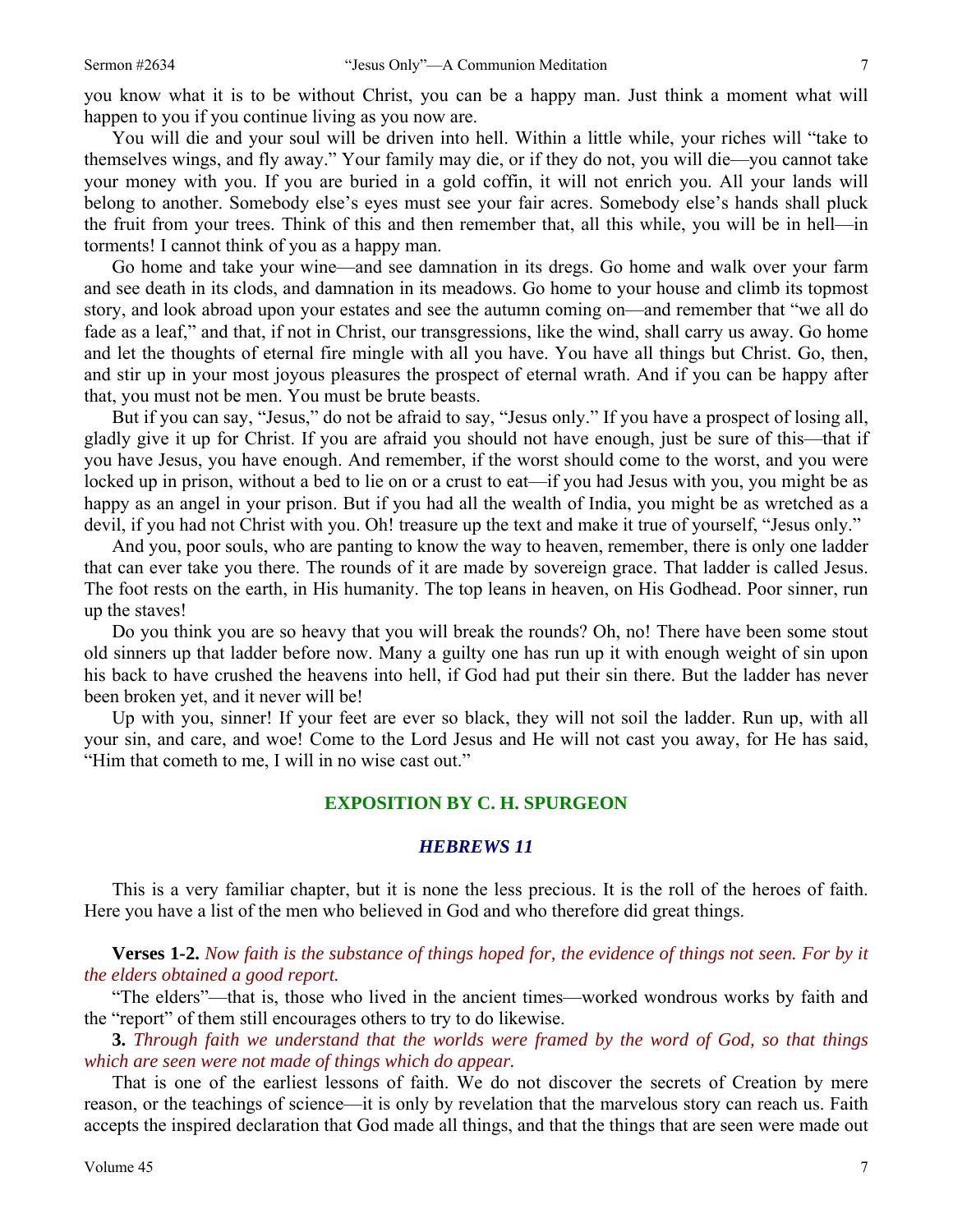of things that are not seen, so that, after all, the foundation of everything is that which is not seen. The visible is but a dream. The things which are round about us are the transient things that shall all pass away. The things that are not seen are eternal and shall abide forever. The things which are seen were made out of the invisible, not out of things which are seen.

**4.** *By faith Abel offered unto God a more excellent sacrifice than Cain, by which he obtained witness that he was righteous, God testifying of his gifts: and by it he being dead yet speaketh.* 

Paul begins his list of heroes of faith with Abel. And you will notice that faith works differently in each one of these mighty men. It is the same living principle in all of them, but they are different men and their faith is seen in very different circumstances. Faith is able to work in all manner of ways—it is good at everything. There is nothing that God calls us to do but faith can enable us to accomplish it.

 In Abel's case, we see that faith is grand at worshipping. Faith brings a right sacrifice—brings it in the right way and speaks even after she is dead, for the blood of Abel cried out of the ground. Oh, that all of us might so live that, even out of our graves, there might come a voice speaking for God!

**5-6.** *By faith Enoch was translated that he should not see death; and was not found, because God had translated him: for before his translation he had this testimony, that he pleased God. But without faith it is impossible to please him: for he that cometh to God must believe that he is, and that he is a rewarder of them that diligently seek him.* 

See, here, how faith has learnt the secret art of pleasing God. God is the thrice-holy One. He is a jealous God and a very little sin greatly provokes Him. But faith knows how to please Him. I do not wonder that Enoch did not die—it was a less thing to be translated to heaven than it was to please God. To live for three hundred years in constant communion with God, as he did, to be ever pleasing God, was a mighty triumph of faith. May God grant that, during all the years that we live, whether they are few or many, we may so live as always to please Him! "But without faith it is impossible to please him."

**7.** *By faith Noah, being warned of God of things not seen as yet, moved with fear, prepared an ark to the saving of his house; by which he condemned the world, and became heir of the righteousness which is by faith.* 

Fear and faith may sometimes dwell together. There is a holy, humble fear that perfect love never casts out, but entertains and cherishes—and this is the kind of fear that Noah possessed. "Being warned of God of things not seen as yet, moved with fear, he prepared an ark." Noah was a practical life-saver an ark-builder. And so he became the second father of the human race—a sort of new Adam—and that simply by his faith. Oh! what is there that is impossible to the man who believes in God? "All things are possible to him that believeth."

**8.** *By faith Abraham, when he was called to go out into a place which he should after receive for an inheritance, obeyed; and he went out, not knowing whither he went.* 

He was self-exiled from his home—a wanderer upon the face of the earth. Yet, when called of God, it mattered not to him where he was bidden to go. He seemed to say, "Appoint my way, great God. It is for me not to ask the reason why, but to obey Your command."

**9-11.** *By faith he sojourned in the land of promise, as in a strange country, dwelling in tabernacles with Isaac and Jacob, the heirs with him of the same promise: for he looked for a city which hath foundations, whose builder and maker is God. Through faith also Sara herself received strength to conceive seed, and was delivered of a child when she was past age, because she judged him faithful who had promised.* 

So that faith made the barren woman to keep house and to be a joyful mother. Faith has caused our spiritual barrenness to bring forth abundantly. Oh, that some barren soul here might catch the blessed influences of faith and begin at once to bear fruit for God!

**12.** *Therefore sprang there even of one, and him as good as dead, so many as the stars of the sky in multitude, and as the sand which is by the sea shore innumerable.* 

"Therefore sprang there even of one, and him as good as dead." That "one" was Isaac, for he was given up to die, and apparently, nothing could save him from death. Yet God did save him, and from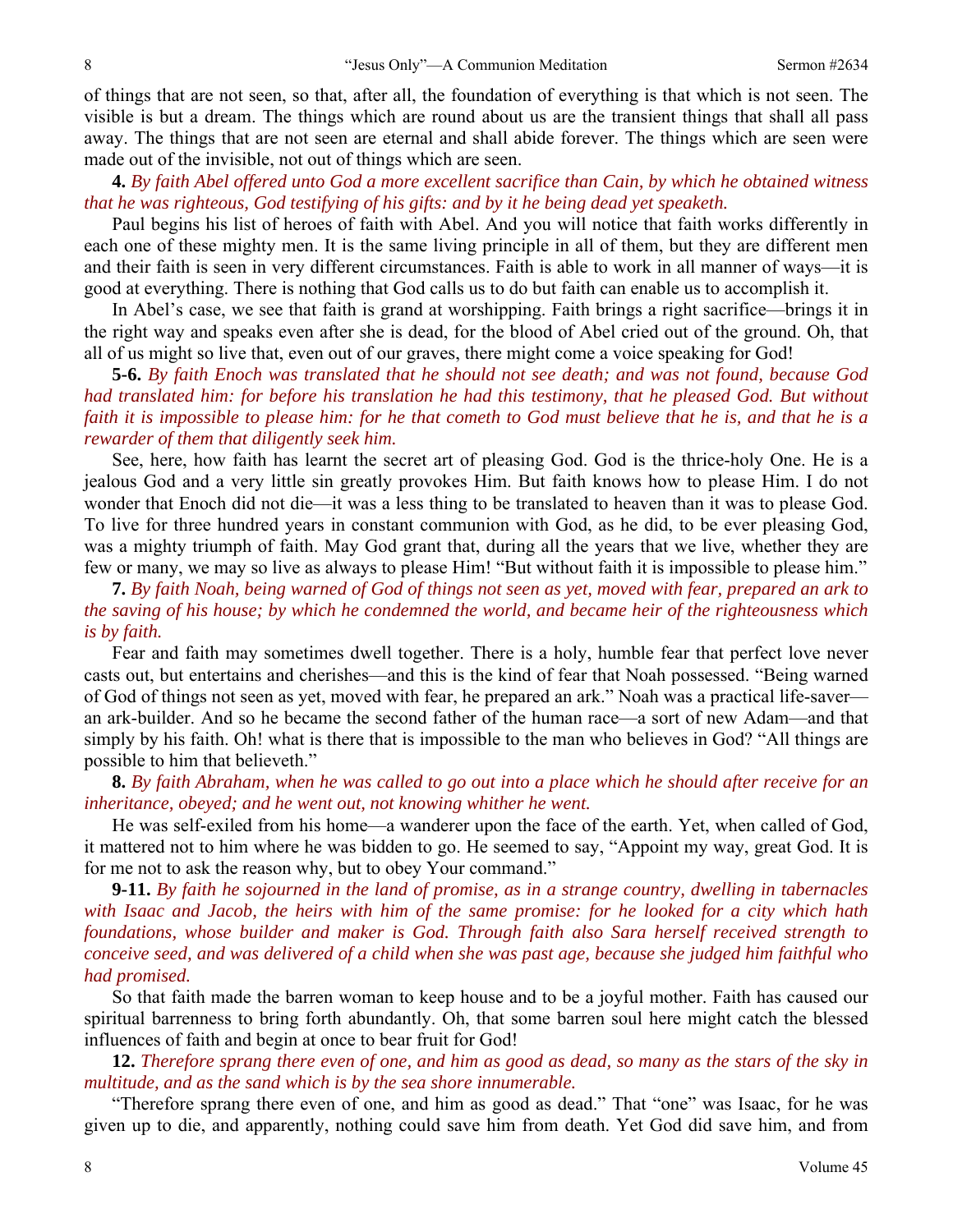him there sprang "so many as the stars of the sky in multitude, and as the sand which is by the sea shore innumerable."

# **13.** *These all died in faith, not having received the promises, but having seen them afar off, and were persuaded of them, and embraced them, and confessed that they were strangers and pilgrims on the earth.*

"These all"—Paul means Abraham, and Sarah, and Isaac, and Jacob—"died in faith." They "embraced" the promises—threw their arms round them—hugged them to their hearts—embraced them as those who dearly loved them.

**14-15.** *For they that say such things declare plainly that they seek a country. And truly, if they had been mindful of that country from whence they came out, they might have had opportunity to have returned.* 

If they were seeking a country, might they not have gone back to their own country, from whence they came out? No. True believers know nothing about going back. We are bound to go forward to the better land that is before us. Almighty grace will not permit the people of God to turn aside and find their rest anywhere else. We are bound for the kingdom of God, and by the grace of God, we shall not rest until we enter it, to go no more out forever.

**16-19.** *But now they desire a better country, that is, an heavenly: wherefore God is not ashamed to be called their God: for he hath prepared for them a city. By faith Abraham, when he was tried, offered up Isaac: and he that had received the promises offered up his only begotten son, of whom it was said, That in Isaac shall thy seed be called: accounting that God was able to raise him up, even from the dead; from whence also he received him in a figure.* 

See how faith consecrates natural affection. See also how faith laughs at impossibilities. Abraham expects that God will raise his son from the dead, or do something equally wonderful, so that the promise He had given shall be fulfilled. It was not Abraham's business to keep God's promise for Him. It was God's business to do that for Himself and He did it.

 You remember how Rebecca tried to make God's promise come true for Jacob, and what a mess she made by her plotting and scheming. When we give our attention to keeping God's precepts, and leave Him to fulfill His own promises, all will be well. It was Abraham's part to offer up his son—it was God's part to fulfill the promise to his seed according to the covenant which He had made.

**20.** *By faith Isaac blessed Jacob and Esau concerning things to come.* 

Looking into the future, although he was blind. Poor old man, lying upon his bed, with his eyes so dim that he could not tell one of his sons from another, he could yet look into the future and bless his sons "concerning things to come." Oh, what sharp eyes faith has, even when the eyes of bodily vision have become dim! We may see far more by faith than we can by sight.

**21.** *By faith Jacob, when he was a dying, blessed both the sons of Joseph; and worshipped, leaning upon the top of his staff.* 

Ah, that staff of his!—you know why he used it? I believe he loved it, because it made him remember the brook Jabbok where "he halted upon his thigh." It had long been his companion, for he said, "With my staff I passed over this Jordan." But it became more than ever necessary to him after he had won that victory and had also learned his own weakness.

 And now, as if in memory of the God who had blessed him, he leans upon the top of his staff and blesses the sons of Joseph.

Now the chapter goes on with a long list of those who, by faith, wrought wonders.

**22-31.** *By faith Joseph, when he died, made mention of the departing of the children of Israel; and gave commandment concerning his bones. By faith Moses, when he was born, was hid three months of his parents, because they saw he was a proper child; and they were not afraid of the king's commandment. By faith Moses, when he was come to years, refused to be called the son of Pharaoh's*